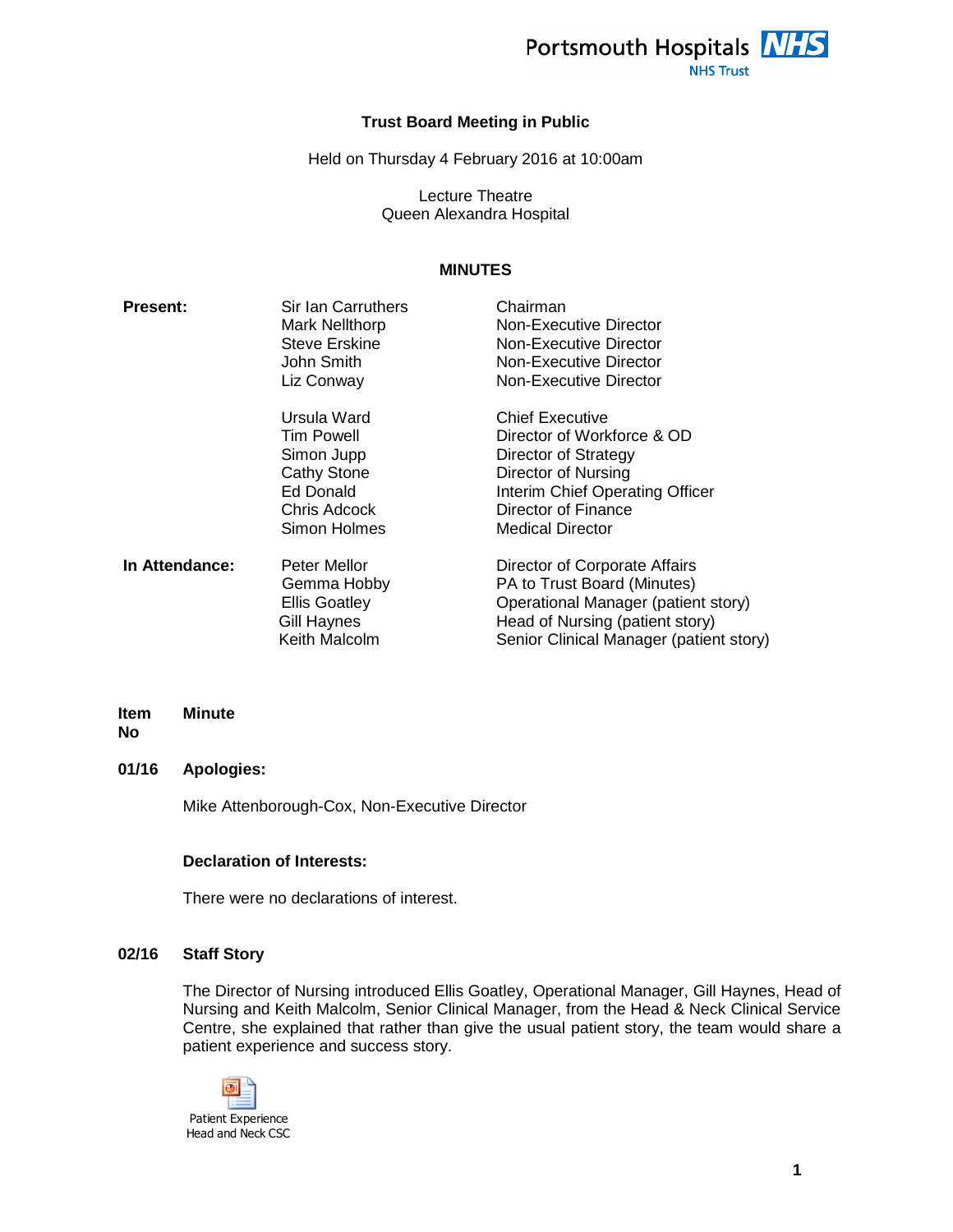The Chairman thanked Ellis, Gill and Keith for their presentation and invited questions.

The Director of Corporate Affairs asked why the numbers of those attending out-patient clinics were going up year on year. Keith Malcolm explained that it was both a consequence of an ageing population and the expertise and specialist equipment within the department attracting more patients. John Smith, Non-Executive Director, asked how patients are kept informed of delays. Keith explained that the flow co-ordinator ensures that all patients are regularly told what is going on and that there is also a white board showing any delays. Patients are given the opportunity to provide feedback through comments cards or the friends and family test. The Director of Nursing stated that this 'waiting problem' was not just a concern within Ophthalmology and asked how these 'lessons learnt' could best be shared with other departments. Ellis Goatley explained that the imperative is to ensure the patient is clear about the process. Steve Erskine, Non-Executive Director, asked what the long term plan was in relation to the ever-increasing volume of patients. Gill Haynes explained that she was working closely with Mandy Mugridge from the Transformation Support Office in looking at how they could further improve flow. The Chief Executive suggested looking at alternative venues for carrying out different interventions. Keith Malcolm agreed, recognising that the diagnostic element of the treatment could be completed both outside, and before the patient came to the hospital.

The Director of Nursing informed the Trust Board that Gill Haynes was due to retire in 2 months time. The Chairman, on behalf of his colleagues, thanked Gill for her splendid contribution to the Trust.

# **03/16 Minutes of the Last Meeting – 3 December 2015**

The minutes were agreed as an accurate record of the meeting.

# **04/16 Matters Arising/Summary of Agreed Actions**

**211/15: Risk Register –** The Director of Nursing confirmed that this had now been added to the Risk Register.

## **05/16 Notification of Any Other Business**

None.

# **06/16 Chairman's Opening Remarks**

The Chairman emphasised key points:-

- The main issue continues to be Unscheduled Care. He recognised that everyone within the local healthcare system was fully committed to resolving the situation and thanked everyone for their hard work.
- The priority for the Trust must continue to be the safety of its patients.

# **07/16 Chief Executive's Report**

The Chief Executive drew attention to particular areas within her report:

- The recent communications from NHS England emphasise the need to achieve our projected end of year financial position and the need to identify a robust financial recovery plan for the next financial year. She asked that this be addressed during the operation report item, later on the agenda.
- The government has announced a plan to create a new nursing support role, called nursing associates. The Director of Workforce & OD thought that we wouldn't see any fundamental change as a consequence of this role. The Chief Executive was pleased to announce that following negotiations with the University of Portsmouth, nurse training courses will be available in Portsmouth.
- The Chairman asked that a paper detailing the implementation of the Better Care Fund be prepared for a future Board meeting. The Chief Executive agreed.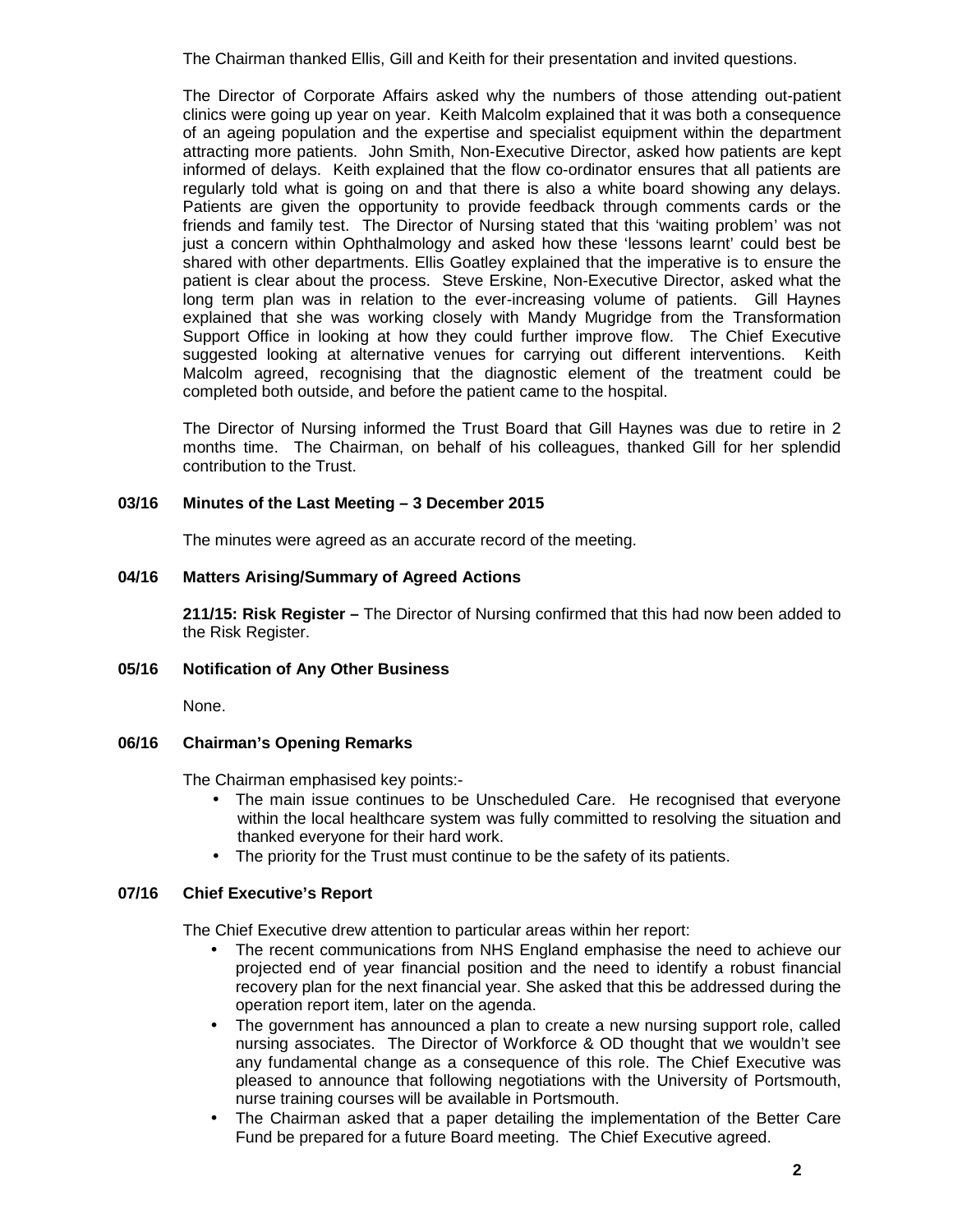# **08/16 Integrated Performance Report**

## **Quality**

The Director of Nursing drew attention to the following areas, with supporting comment from the Medical Director:

- She was keen to recognise the contribution from all of our staff who are working in extremely pressurised circumstances.
- The number of patient moves after 10pm is increasing. Attention is being given to improve this.
- She was delighted that the Trust is able to report zero 'grade 3' or 'grade 4' pressure sores for the month. This has been a real team effort.
- We are beginning to see an improvement in the number of patient falls.
- Overall, the safety thermometer remains in the upper quartile.
- An action, resulting from our CQC inspection, which required that all staff receive feedback from incidents reported on our Datix system, was now complete.
- The national maternity patient survey shows improvements in areas where we saw challenges last year. This is a tribute to the Women & Children CSC.
- The Medical Director reported on infections. MRSA remains at zero and there has been one case of CDiff. We now have the lowest rate in the country and have been asked by the Trust Development Authority to advise other hospitals who are struggling. There have been three cases of MSSA, which is the national average and a better position than last year. There is very little change in our mortality rates.

Liz Conway, Non-Executive Director, asked about the recent publicity concerning infections from abroad. The Medical Director confirmed that we continue to monitor the situation.

Mark Nellthorp, Non-Executive Director, thought that the improvement in both patient falls and pressures sores was very impressive and congratulated the Trust on maintaining high standards of patient care whilst experiencing significant operational pressure. The Chairman asked what more could be done during this challenging time. The Director of Nursing suggested asking patients how we could further improve our services.

The Chairman asked whether we still review all deaths. The Medical Director confirmed that deaths are reviewed, using a Trust-designed 'mortality review tool'. John Smith, Non-Executive Director, asked who completes the form for review. The Medical Director explained that it is overseen by the governance lead and/or the responsible clinician.

The Chairman thanked those that had been involved in the development, and improvement, of the mortality review tool.

# **Operations**

The Chief Operating Officer drew attention to particular areas within his report:

- It is a very challenging operating environment at the moment with demand up 6% year on year, which makes it more difficult to maintain Constitutional standards. He was pleased to report that, as of January, there will be no 52 week waits.
- Very challenging in the Emergency Department re 4 hour performance and it will be a couple of months before this begins to improve. He added his thanks to staff for maintaining the high quality of patient care.
- 6 of the 8 cancer treatment standards were met in December; the 99% screening standard was not met for December, the Trust achieved 98.6%.
- In relation to the urgent care pathway, Phase One of the frailty plan is being implemented and we are also looking to incorporate a short-term stay model which is designed to relieve some of the pressure within the Emergency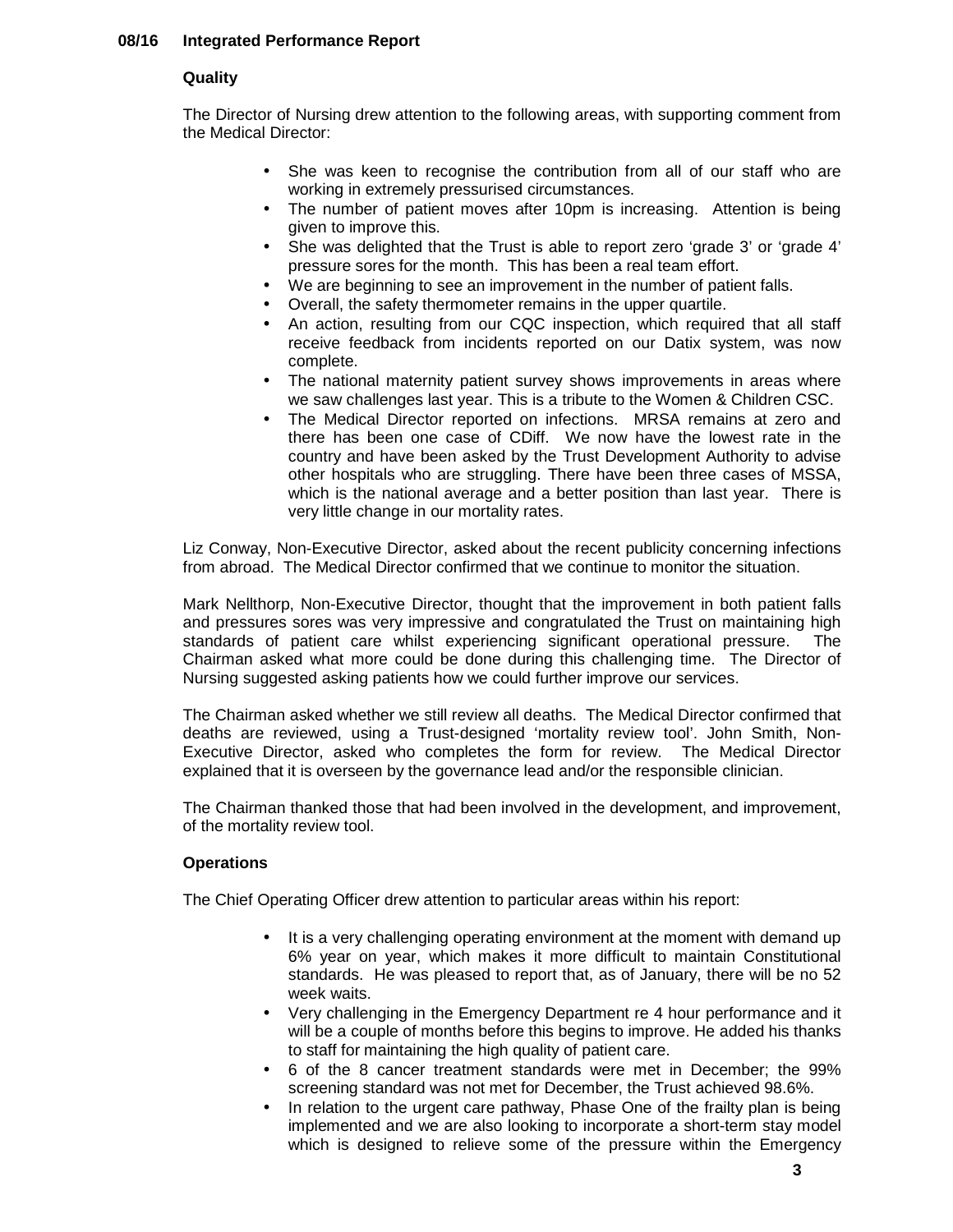Department.

- We are starting to see discharge targets being met and an improvement in the number of patients being discharged before midday.
- Beginning to see a greater alignment outside of the hospital with more commitment from our partners.

Mark Nellthorp, Non-Executive Director, asked what could be done to stop those patients that didn't need the services of an acute hospital from getting off the ambulance on their arrival. The Chief Operating Officer felt that the ambulance service needed more senior paramedics, including consultant paramedics, but the Medical Director recognised that it would be a difficult judgement for them to make in the back of an ambulance and that clinicians would be reluctant to do so. Hopefully, the introduction of a 'ticket to ride' scheme will improve this situation. The Director of Corporate Affairs confirmed that at a recent meeting with Commissioners the unscheduled care issue had been fully discussed and that they had reiterated their absolute commitment to making improvements using various initiatives and their determination to providing alternative treatment choices to the Emergency Care department.

The Chief Executive reported on a recent, very productive, session with our local authority regarding the transfer of care and discharge processes. They had recently completed a piece of work which should make a big difference. They had been shocked at how difficult the processes were. She reminded that the efficiency opportunities, identified within Lord carters report, were predicated on minimising the number of patients who were medically fit for discharge.

John Smith, Non-Executive Director, asked by when these improvements might take effect. The Chief Operating Officer explained that he would be driving forward these initiatives as soon as possible and that we could expect to see improvements around April/May time. The Chief Executive explained that at the recent risk summit it had been made quite clear what each constituent part of the system needed to do and that it had to happen in parallel.

Liz Conway, Non-Executive Director, felt strongly that we shouldn't be surprised at the increase in elderly patients as this has been obvious for years from the local demographic. We should be using those predictions to plan for the future. The Director of Strategy agreed.

Steve Erskine, Non-Executive Director, expressed his frustration that he had heard all of these promises regarding unscheduled care before; he felt that we were too reactive and waited for things to happen rather than taking the initiative. The Chairman insisted that now was the time for action, not analysis.

# **Finance**

The Director of Finance highlighted the key areas from his report:

- This report sets out the Trust's financial position at the end of December and is the document which was reviewed in detail at the Finance Committee on 28 January.
- The year to date deficit is £21.7M, which is £600K worse than that within the forecast which was presented to the Board in December. Drivers of this adverse performance are:
	- Income has been lower than predicted although we are still heavily over-performing – principally re non electives (0.6M).
	- Pay expenditure was lower than expected for the month (0.3M), although we had made allowance for this in our assessment of prudence within the year end forecast.
	- Non-pay was higher than expected, principally relating to clinical supplies and this is being independently reviewed to establish the facts and to identify any potential weaknesses in our control system.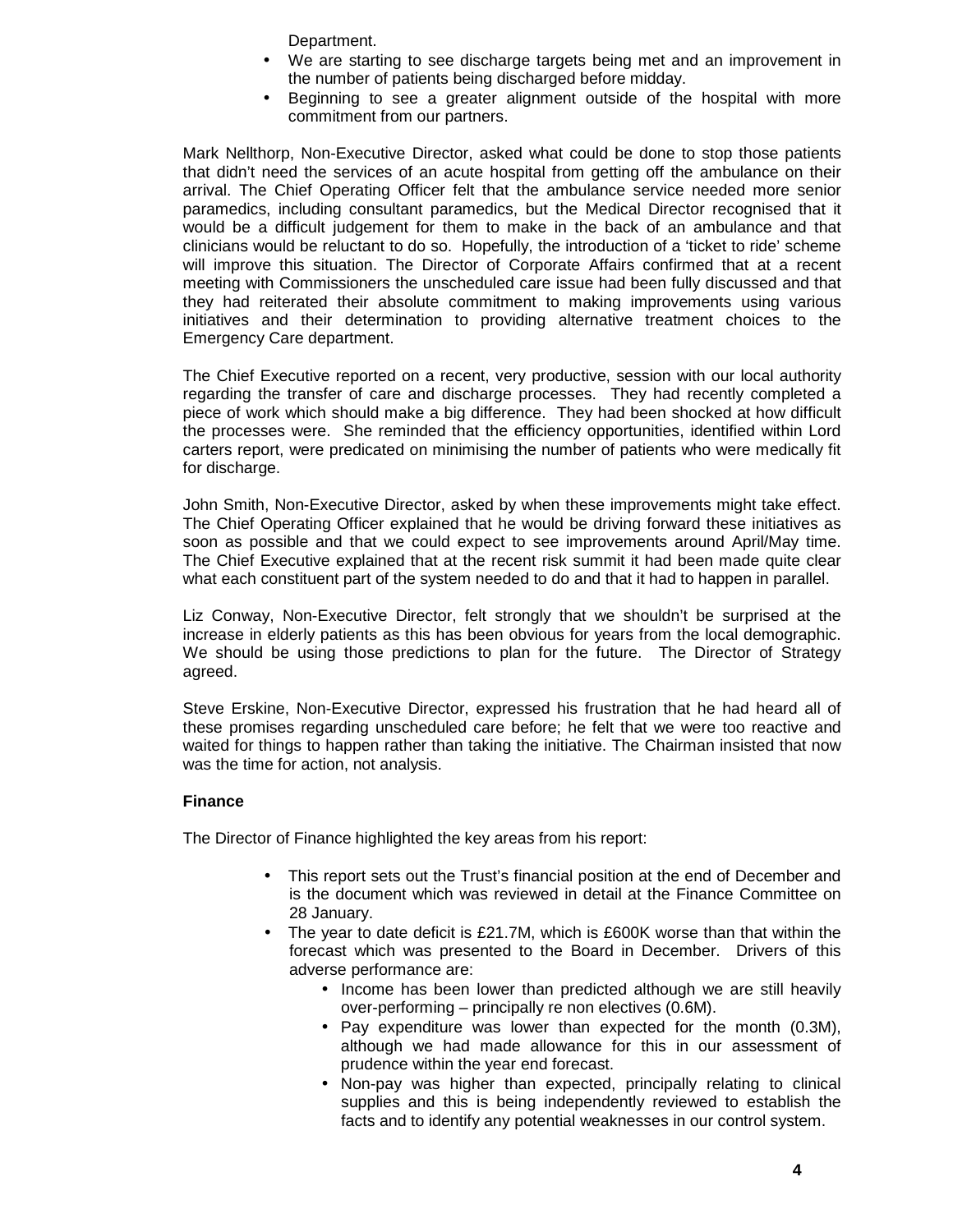- We continue to forecast a year end deficit of £23.6M as previously discussed; this despite the fact that performance suggested that the year-end position will deteriorate by £1.5M. The Executive Team has agreed that further deterioration in the position cannot be permitted and that actions and decisions must be taken to recover the position and to help manage financial risk.
- There are a number of other risks contained on the Trust's risk and opportunities schedule which need to be managed/mitigated to deliver the year end position. The key issues are:
	- Capital to revenue transfer.
	- Additional expenditure on winter pressures, not in the forecast, awaiting confirmation of income.
	- Year income agreements with commissioners and escalating challenges.
	- Delivery of quarter 4 CIPs.
- **ITFF Application** 
	- Final request £32M, report refers to £39M seeking PDC not loan.
	- Will require the Trust to continue to access RWC in 16/17.

John Smith, Non-Executive Director, referred to page 48 within the report which highlighted that the majority of CSC's were in deficit and asked what steps could be taken at CSC level to rectify this. The Director of Finance explained that meetings had been set up with each CSC to review what could/should be done to improve the situation.

Liz Conway, Non-Executive Director, asked what element of the service that was currently being provided was unfunded and was therefore contributing to our forecast deficit. The Director of Finance explained that whilst there are contract negotiations going on, there is not a definitive position but the unfunded capacity supporting unscheduled care has been estimated to be costing in excess of £10m.

# **Workforce**

The Director of Workforce & OD drew attention to particular areas of his report:

- Workforce Capacity remains pretty much the same. The focus is still on agency staff expenditure.
- There is an increase in level of stress within the hospital in terms of work and resource.
- Currently, 172 staff over our funded establishment.
- Appraisal rate has decreased to 83% and is now just below target.
- In relation to the impending Junior Doctors strike we are fully prepared with plans in place. Although progress seems to have been made in certain areas, the issue of 'unsocial hours' remains a stumbling block. We anticipate that the strike will go ahead and will last for 24 hours. Emergency Care is covered.

John Smith, Non-Executive Director, asked how many junior doctors were expected to strike. The Director of Workforce & OD confirmed that last time there had been 150 Junior Doctors on strike.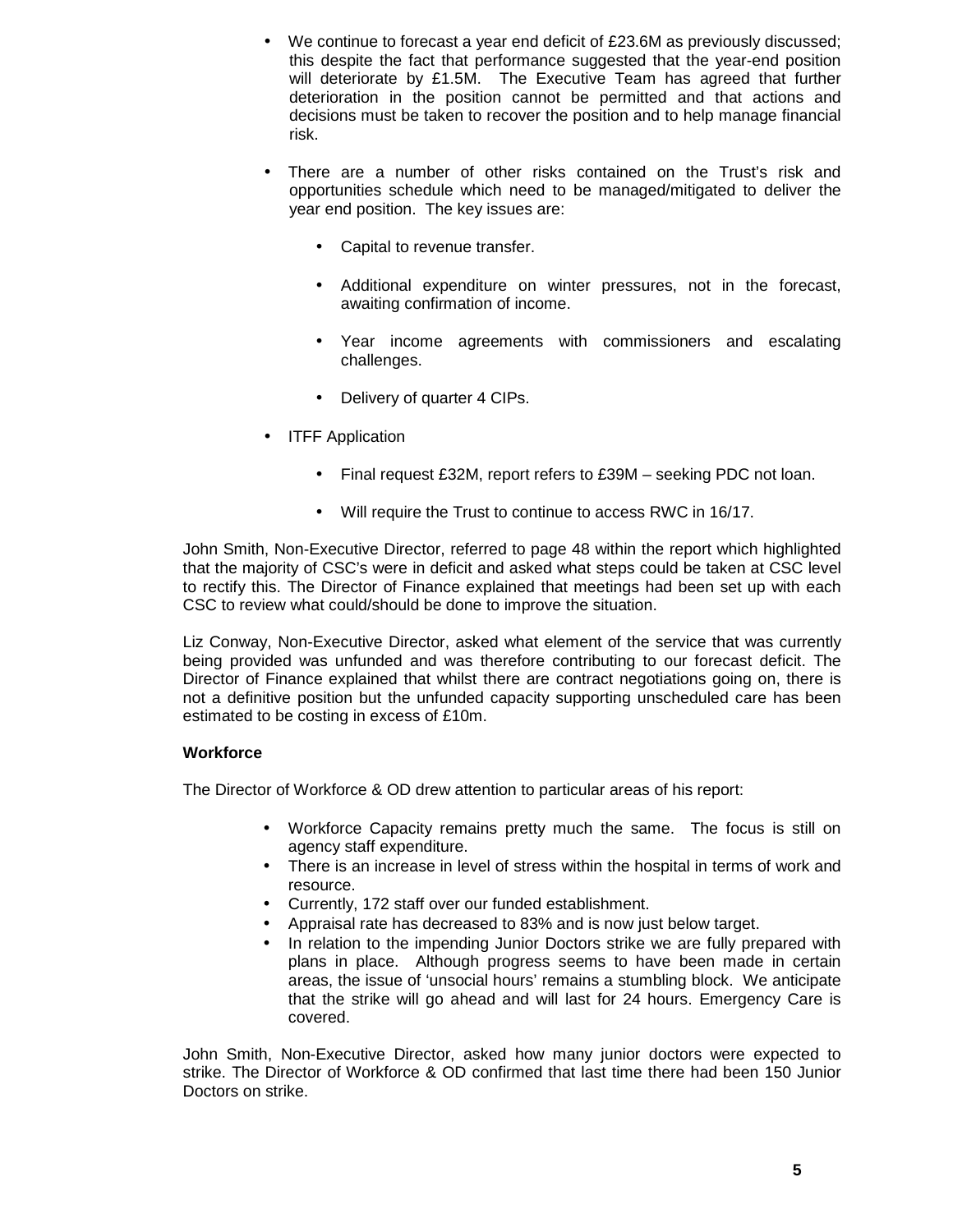Mark Nellthorp, Non-Executive Director, made reference to the sickness absence rate which remains at 3.5%, which exceeds the target of being below 3%. He thought that even if this was only reduced to 3%, it would still contribute towards our financial recovery and he asked how we might help improve this. The Director of Workforce & OD explained that his team already do all of the positive things they can do in relation to health and wellbeing. There is a lot of promotion being done in this area and the Trust is doing very well. Audits from Occupational Health have been really positive. Whilst our sickness policies are strictly adhered to, a significant cause of illness will be stress. This will be reflected in the latest National Staff Survey which will be published next month.

Liz Conway, Non-Executive Director, asked what the average staff age is. The Director of Workforce & OD answered that it is 48. She went on to ask about the Trusts succession planning. The Director of Workforce & OD felt that there was insufficient work going on nationally and that it would become more difficult to recruit Nurses and Doctors, especially those for specialist areas. As a consequence, the Trust was doing a piece of work around role development.

The Chairman asked about agency rates and when the 'cap' would come in to effect. The Director of Workforce & OD explained that if we were to become fully compliant with the 'cap', we would save around £10,000 a week. It will require all Trusts to remain firm in maintaining the 'cap' for it to be effective.

The Chairman summarised the Integrated Performance Report by repeating that the main issue is with Unscheduled Care. However, he was also determined that the many positive things going on within the organisation be recognised.

The Chairman explained that the Chief Executive had needed to leave the meeting due to a meeting with Simon Stevens, CEO of NHS England, his Executive Team and other organisations, for a discussion on the theme of system transformation.

## **09/16 Self-Certification**

The Director of Corporate Affairs presented the Self Certification, seeking approval for the Chairman and Chief Executive to sign it off prior to submission to the Trust Development Agency.

It reflects our position at the end of December and reflects the concerns discussed today and the pressures the organisation is under.

The Self Certification was approved by the Board for submission to the TDA.

#### **10/16 Equality & Diversity Annual Report**

The Director of Workforce & OD presented the report which detailed the progress to date against the Equality Delivery System (EDS2) and Workforce Race Equality Standard (WRES).

Steve Erskine, Non-Executive Director, asked whether this is taken into consideration within our succession planning. The Director of Workforce & OD confirmed that it would be and that that 16.8% of our current workforce is BME.

Mark Nellthorp, Non-Executive Director, queried what declaration rates are like. The Director of Workforce & OD explained that declaration rates are good, disability is low. He agreed to provide further detail.

## **Action: The Director of Workforce & OD agreed to bring back declaration figures.**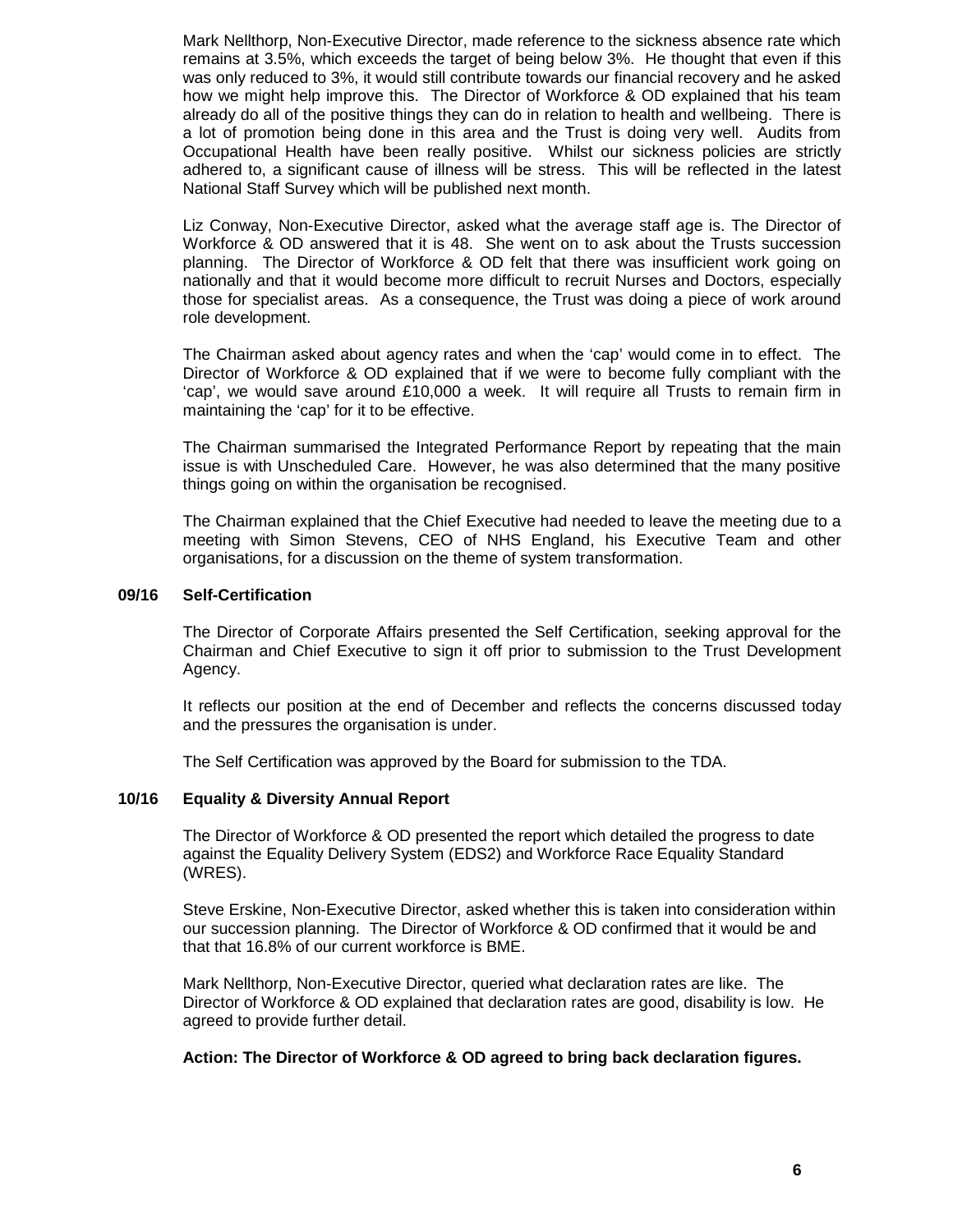Post meeting note from Director of Workforce & OD: Levels of non-disclosure are low with the data as follows:- Gender – 0.2% Disability  $-1.2%$ Ethnicity  $-1.2%$  $Age - 0.1%$ Religion – 11.6% Sexual orientation – 7.1% Marital Status – 2.5%

# **11/16 CQC Quality Improvement Plan**

The Director of Nursing presented the Care Quality Commission Improvement Plan progress report and highlighted some key points.

The Chairman recognised the good progress.

The Board noted the report.

# **12/16 Audit Committee**

Liz Conway, Non-Executive Director, highlighted the key points from the most recent Audit Committee meeting.

The Board noted the report.

# **13/16 Charitable Funds Update**

The Director of Corporate Affairs presented the Charitable Funds Activity Report. He drew special attention to the stained glass windows that have now been installed on A level and explained that they had been rescued from the old Royal Hospital demolition. Each window pane has been sponsored by a member of the public. Mark Nellthorp, Non-Executive Director, praised the newly erected signs in the hospital grounds which were promoting the hospital charities. The Chairman reported that he has recently met with Mick Lyons, Rocky Appeal Fundraising Co-ordinator, and felt it important that his significant contribution be recognised.

The Board noted the report.

# **14/16 Non-Executive Directors Report**

Steve Erskine, Non-Executive Director, explained that he has recently spoken with Susan Housman, a neighbouring Non-Executive Director. They had agreed that closer working between the two groups of NEDs would be of mutual benefit.

Liz Conway, Non-Executive Director, described some of the improvements that are being made to the Datix system. She also thought that it would useful if the Public was made aware of both the role of, and the cost of, the Non-Executive Directors.

## **15/16 Annual Work plan**

The annual work plan was noted by the Trust Board.

# **16/16 Record of Attendance**

The record of attendance was noted by the Trust Board.